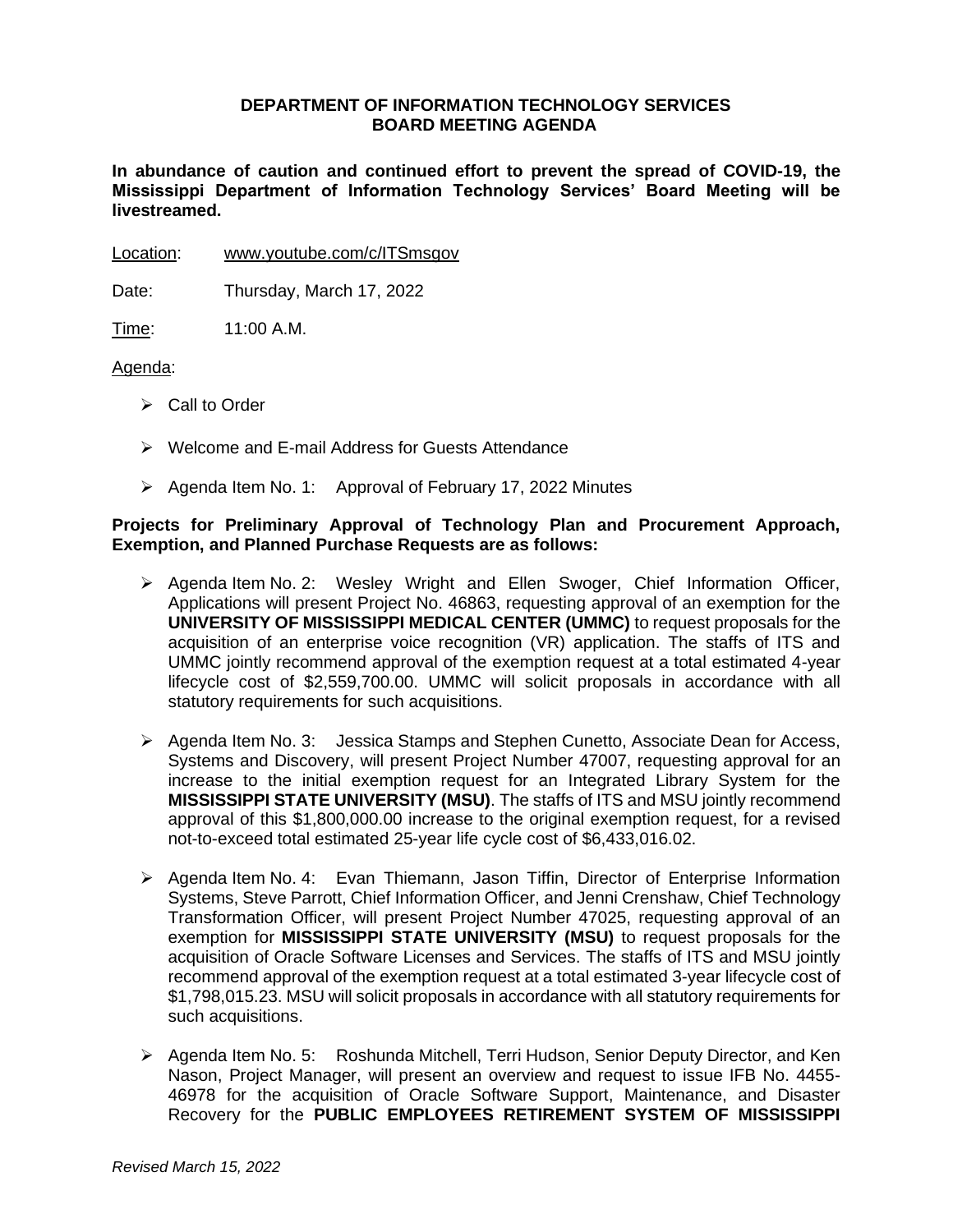**(PERS)**. The staffs of ITS and PERS jointly request approval to advertise and publish IFB No. 4455-46978 for the acquisition of Oracle Software Support, Maintenance, and Disaster Recovery for PERS.

# **Projects for Approval of the Recommended Selection/Award are as follows:**

Agenda Item No. 5.5: Debbie Parker, Thomas Dobbs, MD, MPH, State Health Officer, Melody Winston, Office of Communicable Diseases, and Jennifer Fulcher, Director, Office of Immunizations, will present the recommendation for RFP No. 3558-46891 for the continuation of and increase to the Agreement with STChealth (STC) for maintenance and enhancements to the Mississippi Immunization Information eXchange (MIIX) for the **MISSISSIPPI STATE DEPARTMENT OF HEALTH (MSDH).** The staffs of ITS and MSDH jointly recommend approval of the continuation of and increase to this Agreement with STChealth (STC) through December 31, 2023, in an amount not to exceed \$2,325,020.37 for ongoing maintenance and enhancements of the MIIX immunization system. With this continuation, the revised total not-to-exceed lifecycle cost of this project is \$21,255,914.53.

- ➢ Agenda Item No. 6: Debbie Parker, Ellen Swoger, Chief Information Officer, Applications, and Alfred Faulk, Senior Director of IT, will present the recommendation for Project Number 46835 for the continuation of and increase to the Agreement with Workday Inc. and Accenture Incorporated for the implementation and acquisition of the Workday Prism Analytics module for the **UNIVERSITY OF MISSISSIPPI MEDICAL CENTER (UMMC)**. The staffs of ITS and UMMC jointly recommend approval of the continuation of and increase to the Agreement with Workday Inc. and Accenture Incorporated through January 18, 2028 in an amount not to exceed \$1,408,471.60 for the implementation and acquisition of the Workday Prism Analytics module. With this increase, the revised total not-to-exceed lifecycle cost of this project is \$13,069,306.60.
- ➢ Agenda Item No. 7: LaTonya Kirkland, Jennifer Wentworth, Deputy Administrator of Finance, and Jacob Black, Deputy Administrator of Special Projects, will present the recommendation for Project No. 46962 for an increase to the Agreement with Cambria Solutions, Inc. for test management services for the **MISSISSIPPI DIVISION OF MEDICAID (DOM)**. The staffs of ITS and DOM jointly recommend approval of the increase to the Agreement with Cambria Solutions, Inc. through December 31, 2023 in an amount not to exceed \$542,178.00 for test management services. With this increase, the revised total not-to-exceed lifecycle cost of this project is \$8,027,602.00.
- ➢ Agenda Item No. 8: Robert Martinez, Brad Estess, Deputy Chief Information Officer, and Jill Chastant, IT Procurement Officer, will present the recommendation for Project No. 47039-4347, for the continuation of and increase to the Agreement with Dell Marketing, L.P., for Microsoft Unified Support Services for the **MISSISSIPPI DIVISION OF MEDICAID (DOM)**. The staffs of ITS and MDOM jointly recommend approval of the continuation of and increase to the Agreement with Dell Marketing, L.P., through May 18, 2023 in an amount not to exceed \$657,303.00. With this continuation, the revised total not-to-exceed lifecycle cost of this project is \$1,360,890.00.

## **Other Items being presented are as follows:**

- ➢ Agenda Item No. 9: Renee Murray, eGovernment Team Lead, will present the Managed Service Provider Summary.
- ➢ Agenda Item No. 10: Tommy Goodwin, Procurement Services Director, will provide an